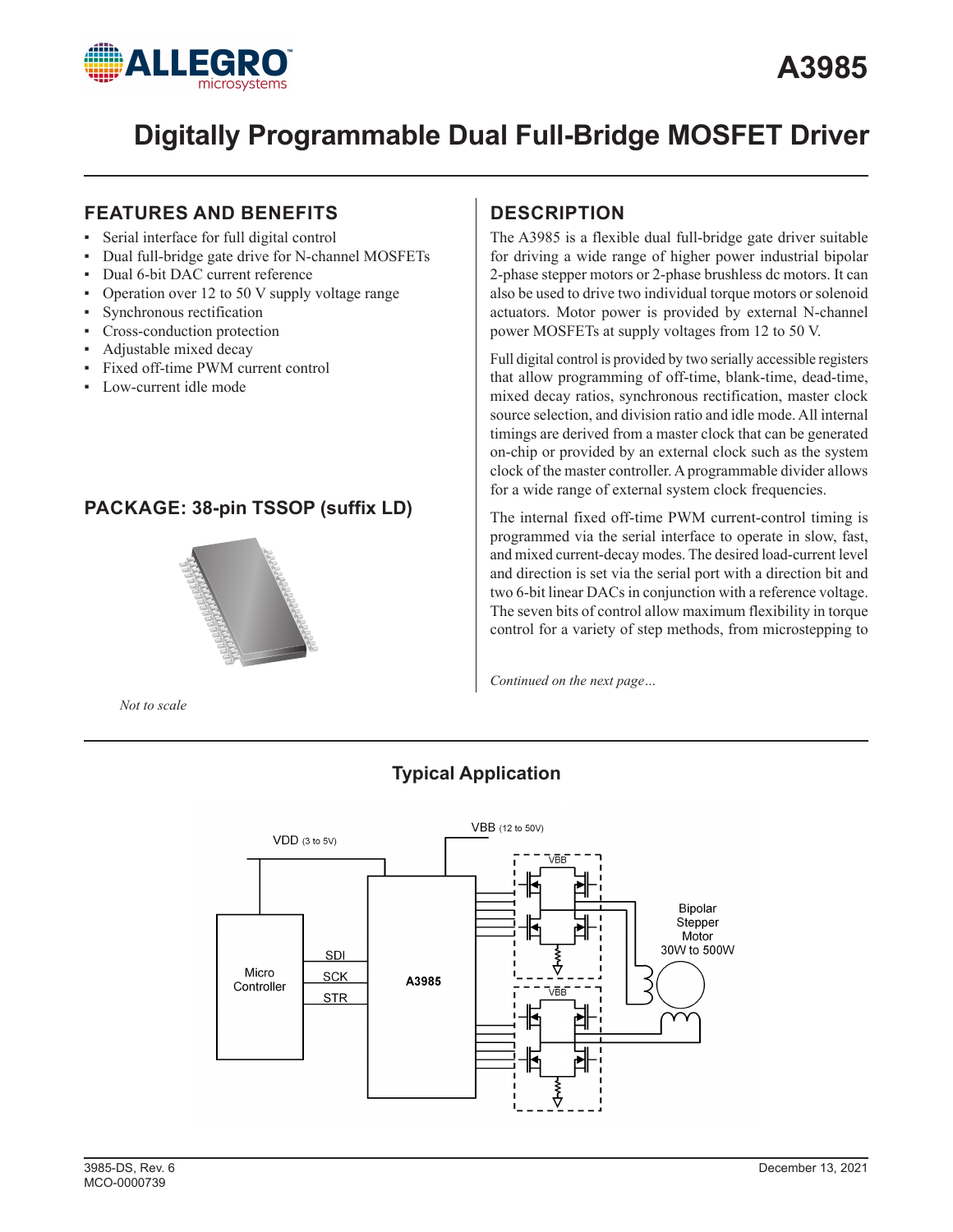#### **DESCRIPTION (continued)**

full-step drive. Load current in the external power MOSFET full bridges is set in 1.56% increments of the maximum value.

The above-supply voltage required for the high-side N-channel MOSFETs is provided by a bootstrap capacitor. Efficiency is enhanced by using synchronous rectification and the power FETs are protected from shoot-through by integrated crossover-control and programmable dead time.

In addition to crossover current control, internal circuit protection provides thermal shutdown with hysteresis and undervoltage lockout. Special power-up sequencing is not required. This component is supplied in a 38-pin TSSOP (package LD) with 100% matte tin leadframe plating.

#### **SELECTION GUIDE**

| <b>Part Number</b> | <b>Packing</b>                      |  |
|--------------------|-------------------------------------|--|
| A3985SLDTR-T       | Tape and reel, 4000 pieces per reel |  |

#### **ABSOLUTE MAXIMUM RATINGS**

| <b>Characteristic</b>                | Symbol                | <b>Notes</b> | Rating                      | <b>Units</b> |
|--------------------------------------|-----------------------|--------------|-----------------------------|--------------|
| Supply Voltage                       | $V_{BB}$              |              | $-0.3$ to 50                | V            |
| Logic Supply Voltage                 | $V_{DD}$              |              | $-0.3$ to $7$               | V            |
| Logic Inputs and Outputs             |                       |              | $-0.3$ to $7$               | V            |
| SENSEx pins                          |                       |              | $-1$ to 1                   | V            |
| Sxx pins                             |                       |              | $-2$ to 55                  | $\vee$       |
| LSSx pins                            |                       |              | $-2$ to 5                   | $\vee$       |
| GHxx pins                            |                       |              | Sxx to Sxx+15               | V            |
| GLxx pins                            |                       |              | $-2$ to 16 V                | V            |
| Cxx pins                             |                       |              | $-0.3$ to $S$ <i>xx</i> +15 | $\vee$       |
| <b>Operating Ambient Temperature</b> | $T_A$                 | Range S      | $-20$ to 85                 | $^{\circ}C$  |
| Junction Temperature                 | $T_{\parallel}$ (max) |              | 150                         | $^{\circ}C$  |
| Storage Temperature                  | $T_{\text{stg}}$      |              | $-55$ to 150                | $^{\circ}$ C |

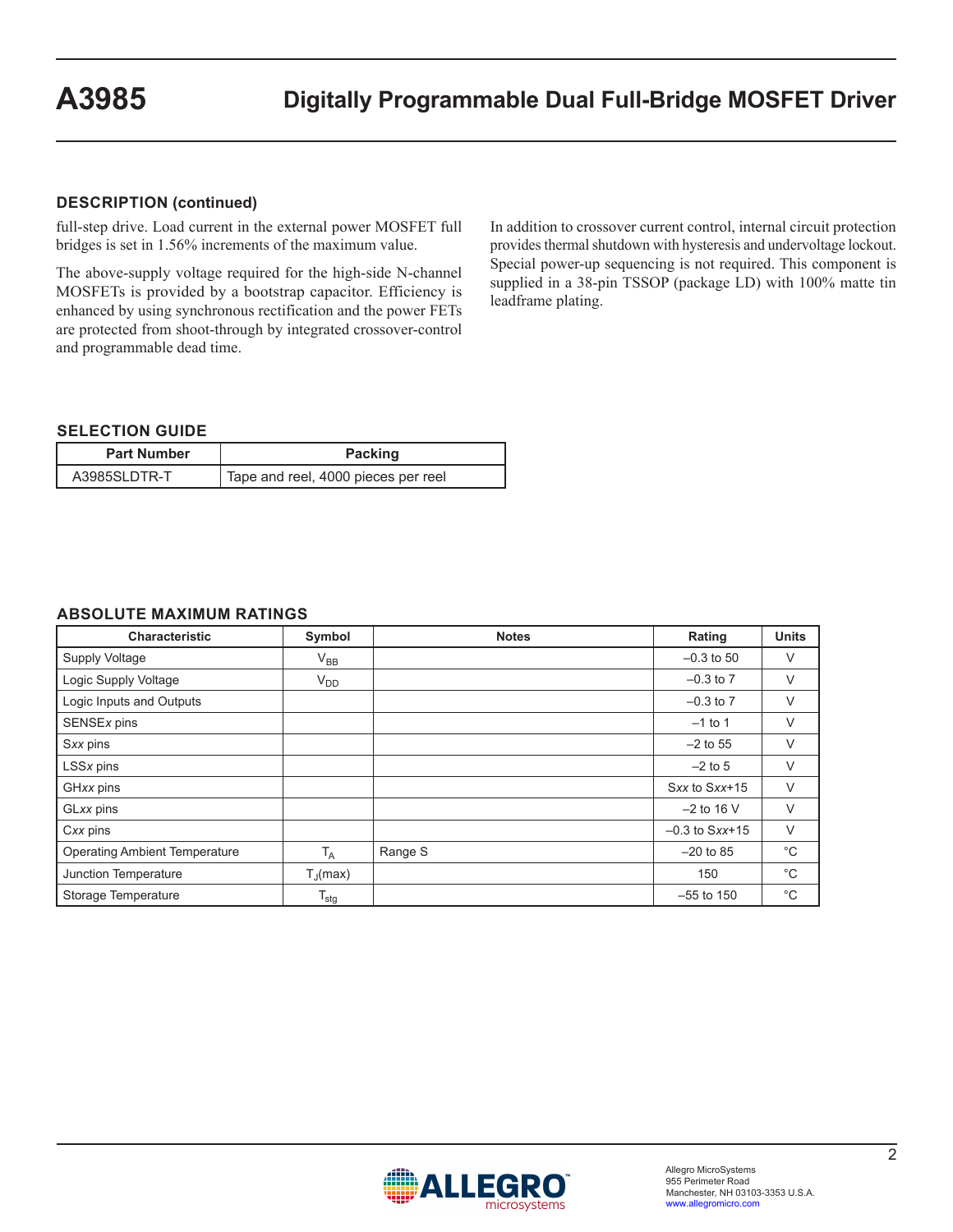

**FUNCTIONAL BLOCK DIAGRAM**

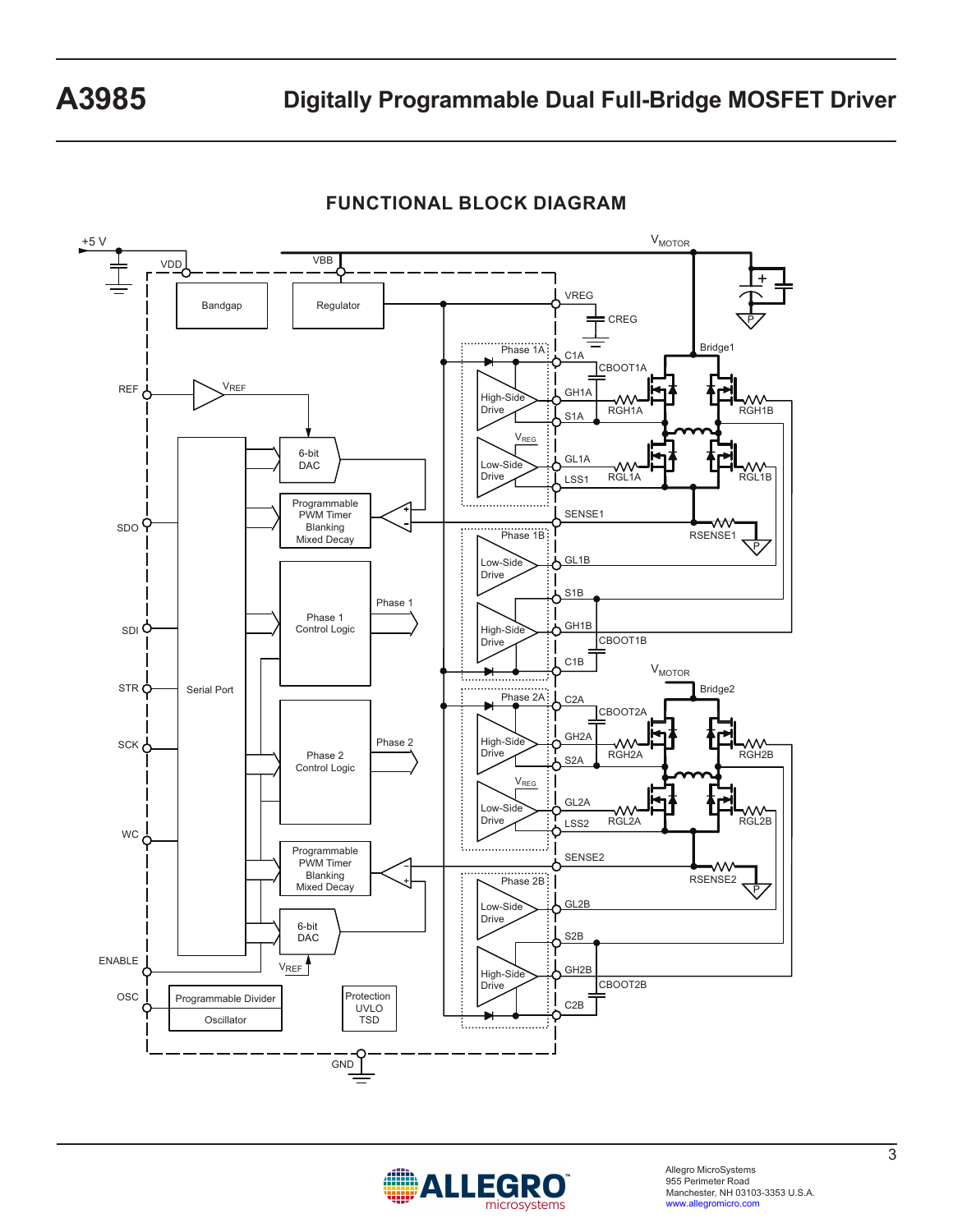# **ELECTRICAL CHARACTERISTICS:** Valid at  $T_A = 25^{\circ}$ C,  $V_{DD} = 5$  V,  $V_{BB} = 12$  to 50 V, unless noted otherwise

| <b>Characteristics</b>                | Symbol                      | <b>Test Conditions</b>                             | Min.                     | Typ.                     | Max.                     | <b>Units</b> |  |
|---------------------------------------|-----------------------------|----------------------------------------------------|--------------------------|--------------------------|--------------------------|--------------|--|
| <b>SUPPLY AND REFERENCE</b>           |                             |                                                    |                          |                          |                          |              |  |
| Load Supply Voltage Range             | $V_{BB}$                    |                                                    | 12                       | $\overline{\phantom{0}}$ | 50                       | $\vee$       |  |
|                                       |                             | $f_{MCK}$ = 4 MHz, $C_{LOAD}$ = 1000 pF            | $\overline{\phantom{0}}$ |                          | 10                       | mA           |  |
| Load Supply Current                   | $I_{BB}$                    | ENABLE = High, outputs disabled                    | $\qquad \qquad -$        | $\qquad \qquad -$        | 6                        | mA           |  |
| Load Supply Idle Current              | $I_{BBQ}$                   | Word1:Bit $D18 = 0$                                | $\overline{\phantom{0}}$ | $\overline{\phantom{0}}$ | 100                      | μA           |  |
| Logic Supply Voltage Range            | V <sub>DD</sub>             |                                                    | 3.0                      |                          | 5.5                      | V            |  |
| Logic Supply Current                  | $I_{DD}$                    |                                                    |                          |                          | 10                       | mA           |  |
| Logic Supply Idle Current             | $I_{DDQ}$                   | Word1:Bit $D18 = 0$                                | $\overline{\phantom{0}}$ | $\overline{\phantom{0}}$ | 300                      | μA           |  |
| <b>Regulator Output</b>               | $\mathsf{V}_{\mathsf{REG}}$ | $I_{\text{REGInt}}$ = 30 mA                        | 11.25                    | $\equiv$                 | 13                       | $\vee$       |  |
| Bootstrap Diode Forward Voltage       | $V_{fBOOT}$                 | $I_{fBOOT}$ = 10 mA                                | 0.6                      | 0.8                      | $\mathbf{1}$             | $\vee$       |  |
| <b>GATE OUTPUT DRIVE</b>              |                             |                                                    |                          |                          |                          |              |  |
| Turn-On Rise Time                     | $\mathsf{t}_{\mathsf{r}}$   | $C_{\text{LOAD}}$ = 1000 pF, 20% to 80%            | 80                       | 120                      | 160                      | ns           |  |
| <b>Turn-Off Fall Time</b>             | t                           | $C_{\text{LOAD}}$ = 1000 pF, 80% to 20%            | 40                       | 60                       | 80                       | ns           |  |
| Turn-On Propagation Delay             | $t_{p(on)}$                 | ENABLE low to gate drive on                        |                          | 120                      |                          | ns           |  |
| <b>Turn-Off Propagation Delay</b>     | $t_{p(off)}$                | ENABLE high to gate drive off                      | $\overline{\phantom{0}}$ | 120                      | $\qquad \qquad -$        | ns           |  |
| <b>Crossover Dead Time</b>            | $t_{DEAD}$                  | $f_{MCK} = 4 MHz$ ,<br>Word1:Bits D1 and D2 = $00$ | 0.5                      |                          | 0.75                     | μs           |  |
| Pull-Up On Resistance                 | $R_{DS(on)UP}$              | $I_{GH} = -25$ mA                                  | 30                       | 40                       | 55                       | Ω            |  |
| Pull-Down On Resistance               | $R_{DS(on)DN}$              | $I_{GL}$ = 25 mA                                   | 14                       | 19                       | 24                       | Ω            |  |
| Short-Circuit Current - Source [1]    | $I_{SC(source)}$            |                                                    | $-140$                   | $-110$                   | $-80$                    | mA           |  |
| Short-Circuit Current - Sink          | $I_{SC(sink)}$              |                                                    | 160                      | 200                      | 250                      | mA           |  |
| <b>GHx Output Voltage</b>             | $\rm V_{GHx}$               | CBOOTx fully charged                               | $V_C - 0.2$              | $\overline{\phantom{m}}$ | $\qquad \qquad -$        | V            |  |
| <b>GLx Output Voltage</b>             | $V_{GLX}$                   |                                                    | $V_{REG}$ -0.2           | $\qquad \qquad -$        |                          | $\vee$       |  |
| <b>LOGIC INPUTS</b>                   |                             |                                                    |                          |                          |                          |              |  |
| Input Low Voltage                     | $V_{ L}$                    |                                                    |                          | $\qquad \qquad -$        | $0.3 V_{DD}$             | $\vee$       |  |
| Input High Voltage                    | $V_{\text{IH}}$             |                                                    | 0.7 V <sub>DD</sub>      |                          | $\overline{\phantom{0}}$ | V            |  |
| Input Hysteresis                      | $V_{\text{IHys}}$           |                                                    | 150                      | 300                      | $\overline{\phantom{0}}$ | mV           |  |
| Input Current <sup>1</sup>            | $I_{IN}$                    |                                                    | $-1$                     |                          | $\mathbf{1}$             | μA           |  |
| <b>Output Low Voltage</b>             | $V_{OL}$                    | SDO, $I_{OL} = 0.5$ mA                             |                          |                          | 0.5                      | V            |  |
| Output High Voltage                   | $V_{OH}$                    | SDO, $I_{OH} = -0.3$ mA                            | $V_{DD}$ -0.5            |                          |                          | $\vee$       |  |
| Output Leakage Current <sup>[1]</sup> | I <sub>Oleak</sub>          | SDO, STR = 1, 0 V< $V_0$ < $V_{DD}$                | $-1$                     |                          | $\mathbf{1}$             | μA           |  |

*Continued on the next page...*

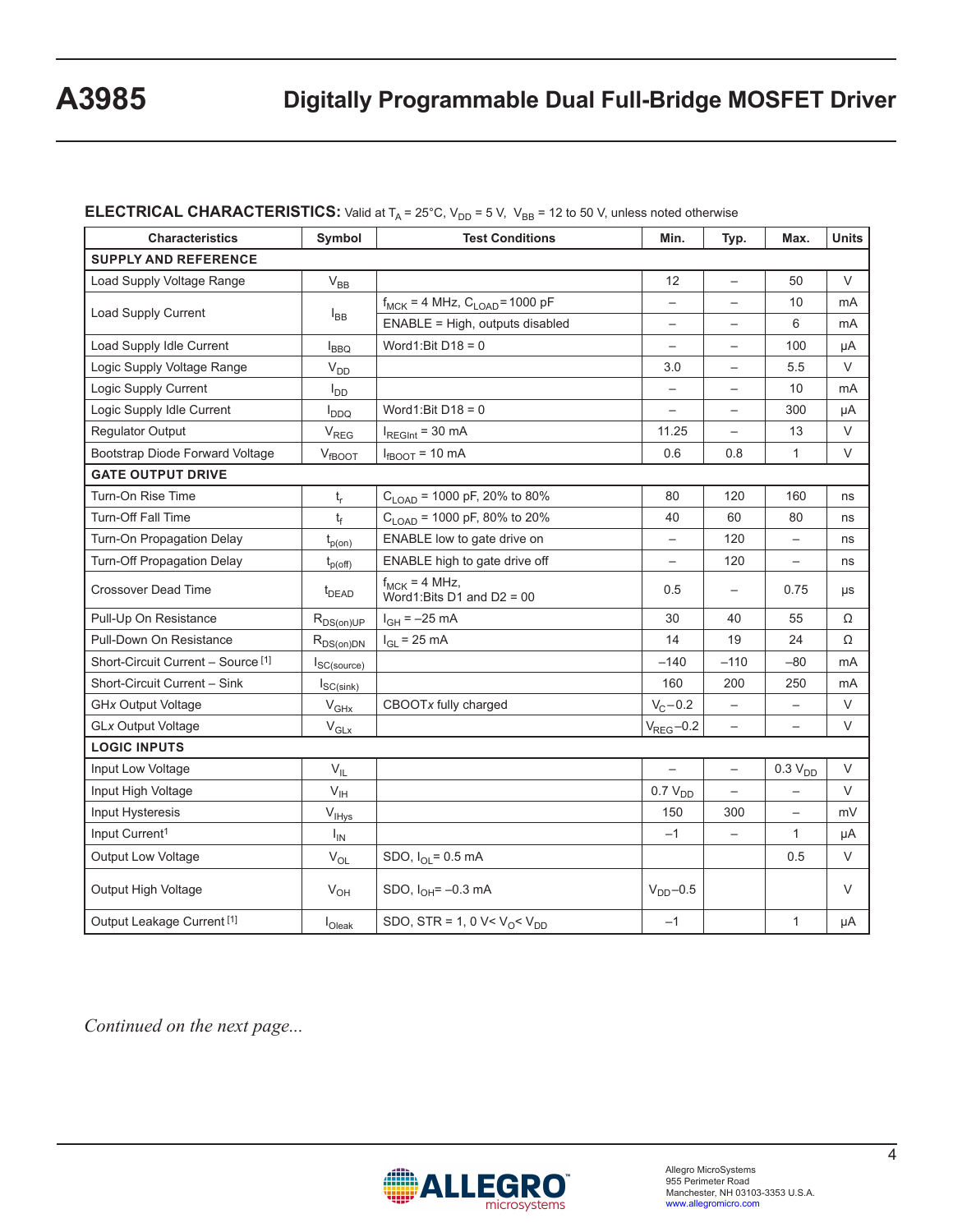## **ELECTRICAL CHARACTERISTICS** (continued): Valid at T<sub>A</sub> = 25°C, V<sub>DD</sub> = 5 V, V<sub>BB</sub> = 12 to 50 V, unless noted otherwise

| <b>Characteristics</b>                                | Symbol                   | <b>Test Conditions</b>                                               | Min.                     | Typ.                     | Max.                     | <b>Units</b>  |
|-------------------------------------------------------|--------------------------|----------------------------------------------------------------------|--------------------------|--------------------------|--------------------------|---------------|
| <b>CURRENT CONTROL</b>                                |                          |                                                                      |                          |                          |                          |               |
| <b>Blank Time</b>                                     | $t_{BLANK}$              | $f_{MCK} = 4 MHz$ ;<br>Word1:Bits D1 and D2 = $00$                   |                          | 1                        |                          | μs            |
| Fixed Off-Time                                        | $t_{\text{OFF}}$         | $f_{MCK} = 4 MHz$ ,<br>Word1:Bits D3 to D7 = 01010, and<br>$D15 = 0$ | 21.75                    |                          | 22                       | μs            |
| Reference Input Voltage                               | $V_{REF}$                |                                                                      | 0.8                      |                          | 2                        | $\vee$        |
| Internal Reference Voltage                            | $V_{REFint$              | 20 k $\Omega$ to $V_{DD}$                                            | 1.9                      | 2.0                      | 2.1                      | $\vee$        |
| Current Trip Point Error <sup>[2]</sup>               | $E_{ITrip}$              | $V_{REF}$ = 2 V                                                      | $\overline{\phantom{0}}$ | $\overline{\phantom{0}}$ | ±5                       | $\frac{0}{0}$ |
| Reference Input Current <sup>[1]</sup>                | $I_{REF}$                |                                                                      | $-3$                     | 0                        | 3                        | μA            |
| Internal Oscillator Frequency                         | $f_{\rm OSC}$            | $R_{\text{OSC}}$ = 10 k $\Omega$                                     | 3.2                      | 4                        | 4.8                      | <b>MHz</b>    |
| Maximum Clock Input Frequency                         | $f_{EXTmax}$             | External clock selected                                              | $\overline{\phantom{0}}$ | 10                       | $\qquad \qquad -$        | <b>MHz</b>    |
| <b>Master Clock Frequency</b>                         | $f_{MCK}$                |                                                                      | 0.5                      | 4                        | 5                        | <b>MHz</b>    |
| <b>PROTECTION</b>                                     |                          |                                                                      |                          |                          |                          |               |
| <b>VREG Undervoltage Lockout</b>                      | $V_{\text{REGUV}}$       | Decreasing V <sub>REG</sub>                                          | 7.5                      | 8                        | 8.5                      | $\vee$        |
| <b>VREG Undervoltage Lockout</b><br><b>Hysteresis</b> | VREGUVHys                |                                                                      | 100                      | 200                      |                          | mV            |
| <b>VDD Undervoltage Lockout</b>                       | <b>V</b> <sub>DDUV</sub> | Decreasing V <sub>DD</sub>                                           | 2.45                     | 2.7                      | 2.95                     | $\vee$        |
| VDD Undervoltage Lockout<br><b>Hysteresis</b>         | V <sub>DDUVHys</sub>     |                                                                      | 50                       | 100                      |                          | mV            |
| Overtemperature Shut Down                             | T <sub>TSD</sub>         | Temperature increasing                                               |                          | 165                      | $\overline{\phantom{m}}$ | $^{\circ}$ C  |
| Overtemperature Shut Down<br><b>Hysteresis</b>        | T <sub>TSDHys</sub>      | Recovery = $T_{TSD} - T_{TSDHys}$                                    |                          | 15                       |                          | $^{\circ}$ C  |

*Continued on the next page...*

#### **THERMAL CHARACTERISTICS**

| <b>Characteristic</b>      | Symbol                            | <b>Test Conditions*</b>                        | Value | <b>Units</b>  |
|----------------------------|-----------------------------------|------------------------------------------------|-------|---------------|
|                            |                                   | 4-layer PCB, based on JEDEC standard           | 51    | $\degree$ C/W |
| Package Thermal Resistance | $\mathsf{R}_{\theta \mathsf{JA}}$ | 1-layer PCB with copper limited to solder pads | 127   | $\degree$ C/W |

\*Additional thermal information available on Allegro Web site.

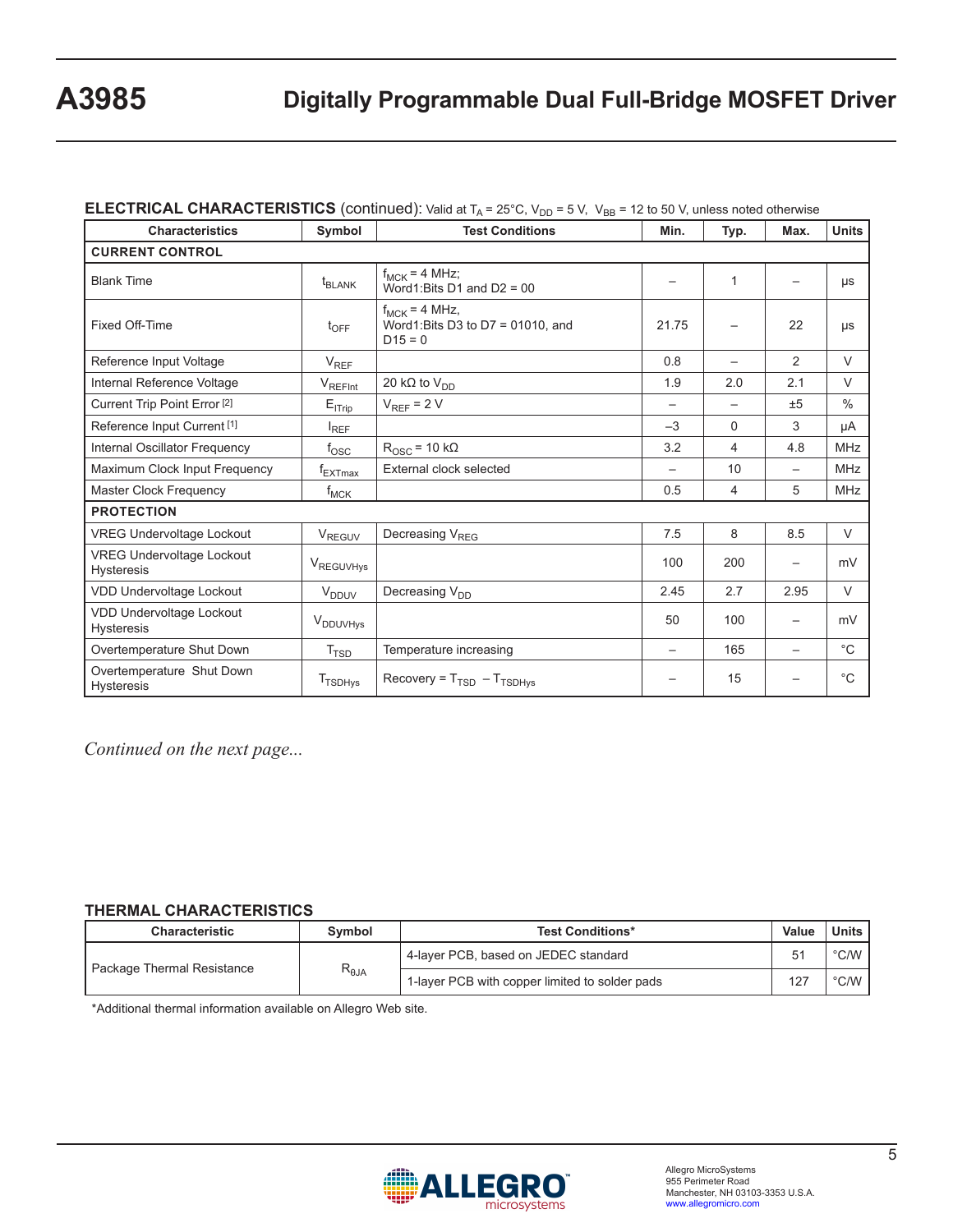| <b>Characteristics</b>               | Symbol                               | <b>Test Conditions</b> | Min. | Typ. | Max.                     | <b>Units</b> |
|--------------------------------------|--------------------------------------|------------------------|------|------|--------------------------|--------------|
| <b>SERIAL DATA TIMING</b>            |                                      |                        |      |      |                          |              |
| Serial Clock High Time               | $t_{\scriptstyle\text{SCKH}}$        |                        | 50   |      |                          | ns           |
| Serial Clock Low Time                | t <sub>SCKL</sub>                    |                        | 50   |      |                          | ns           |
| <b>Strobe Lead Time</b>              | $t_{\scriptstyle\text{STLD}}$        |                        | 30   |      |                          | ns           |
| Strobe Lag Time                      | $t_{\scriptstyle\text{STLG}}$        |                        | 30   |      |                          | ns           |
| Strobe High Time                     | $t_{\footnotesize\rm STRH}$          |                        | 150  |      |                          | ns           |
| Data Out Enable Time                 | <sup>t</sup> SDOE                    |                        | –    |      | 40                       | ns           |
| Data Out Disable Time                | t <sub>SDOD</sub>                    |                        |      |      | 30                       | ns           |
| Data Out Valid Time from SCK Falling | t <sub>spov</sub>                    |                        |      |      | 40                       | ns           |
| Data Out Hold Time from SCK Falling  | $\textnormal{t}_{\textnormal{SDOH}}$ |                        | 5    |      |                          | ns           |
| Data In Set-up Time to SCK Rising    | t <sub>SDIS</sub>                    |                        | 15   |      |                          | ns           |
| Data In Hold Time from SCK Rising    | t <sub>SDIH</sub>                    |                        | 10   |      | $\overline{\phantom{0}}$ | ns           |
| WC Set-up Time to STR Rising         | t <sub>swcs</sub>                    |                        | 15   |      |                          | ns           |
| WC Hold Time from STR Rising         | t <sub>SWCH</sub>                    |                        | 50   |      |                          | ns           |
| WC Hold Time from STR Falling        | t <sub>SLWCH</sub>                   |                        | 30   |      |                          | ns           |

### **ELECTRICAL CHARACTERISTICS** (continued): Valid at T. = 25°C, V<sub>20</sub> = 5 V, V<sub>20</sub> = 12 to 50 V, unless noted otherwise

[1] For input and output current specifications, negative current is defined as coming out of (sourcing) the specified device pin. [2] Current Trip Point Error is the difference between actual current trip point and the target current trip point, referred to full scale (100%)

current:  $E_{ITrip}$  = 100 × ( $I_{TripActual}$  –  $I_{TripTarget}$ ) /  $I_{FullScale %}$ 



#### **Serial Data Timing Diagram**

Dx = Current data transfer block

<sup>D</sup>*x*\* = Previous data transfer block

\*\* = Undefined, usually LSB from previous transfer

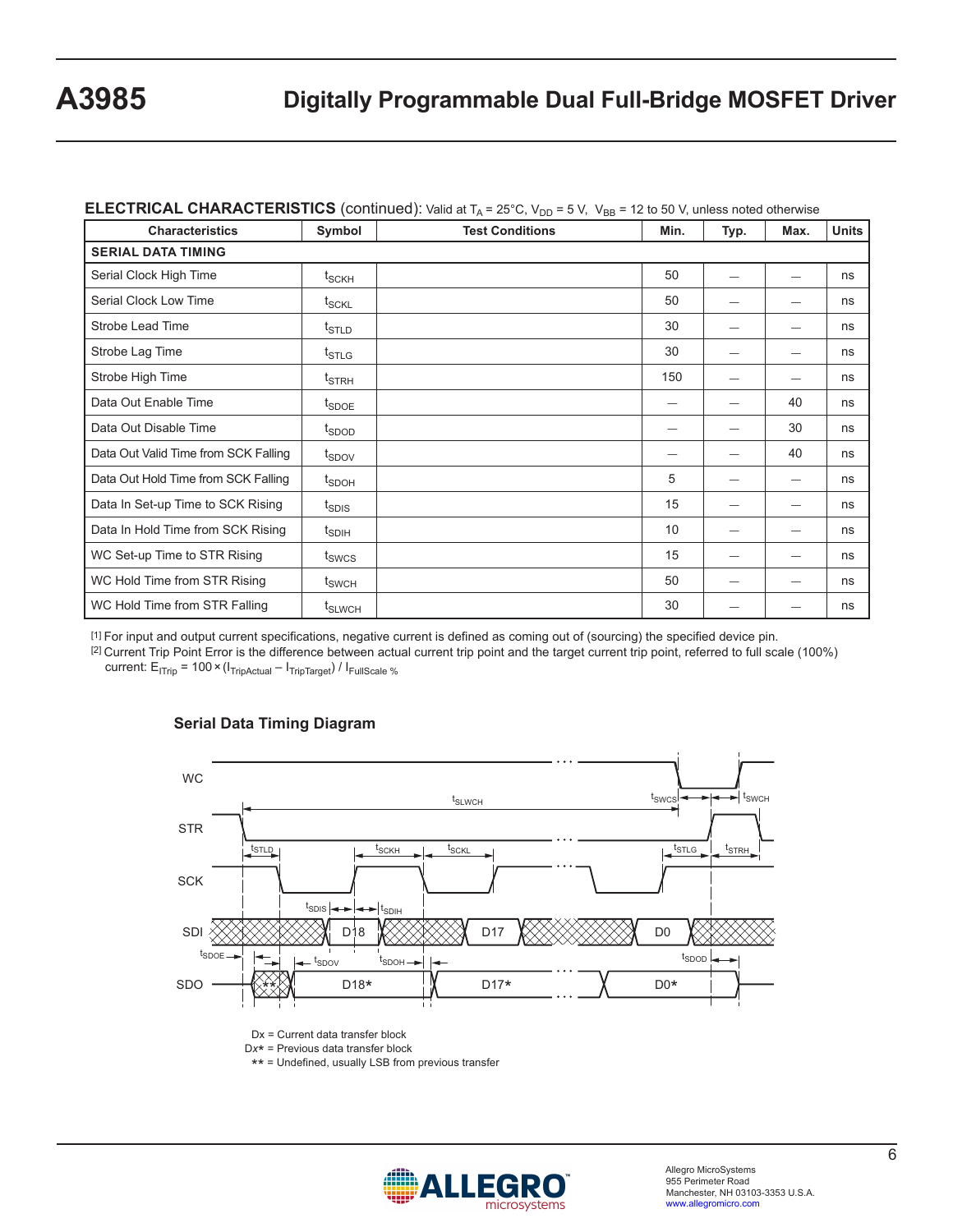# **FUNCTIONAL DESCRIPTION**

### **Basic Operation**

The A3985 is a highly configurable dual full-bridge FET driver with built-in digital current control. All features are accessed through a simple SPI (Serial Peripheral Interface) compatible serial port, allowing multiple motors to be controlled with as few as three wires.

Because the full-bridge control circuits are independently controlled, the A3985 can be used to drive 2-phase bipolar stepper motors and 2-phase brushless dc (BLDC) motors. The current in each of the two external power full-bridges (which are all N-channel MOSFETs) is regulated by a fixed off-time PWM control circuit. The full-bridge current at each step is set by the value of an external current sense resistor,  $R_{\text{SENSE}Y}$ , in the ground connection to the bridge, a reference voltage,  $V_{REF}$ , and the output of the DAC controlled by the serial data.

The use of PWM with N-channel MOSFETs provides the most cost-effective solution for a high efficiency motor drive. The A3985 provides all the necessary circuits to ensure that the gate-source voltage of both high-side and low-side external MOSFETs are above 10 V, and that there is no crossconduction (shoot through) in the external bridge. Specific functions are described more fully in the following sections.

### **Power Supplies**

Two power connections are required. The motor power supply should be connected to VBB to provide the gate drive levels. Power for internal logic is provided by the VDD input. Internal logic is designed to operate from 3 to 5.5 V, allowing the use of 3.3 or 5 V external logic interface circuits.

**GND** The ground pin is a reference voltage for internal logic and analog circuits. There is no large current flow through this pin. To avoid any noise from switching circuits, this should have an independent trace to the supply ground star point.

**VREG** The voltage at this pin is generated by a low-drop-out linear regulator from the VBB supply. It is used to operate the low-side gate drive outputs, GL*xx*, and to provide

the charging current for the bootstrap capacitors, CBOOT*x*. To limit the voltage drop when the charge current is provided, this pin should be decoupled with a ceramic capacitor, CREG, to ground. The value  $C_{REG}$  should typically be 40 times the value of the bootstrap capacitor for PWM frequencies up to 14 kHz. Above 14 kHz, the minimum recommended value can be determined from the following formula:

$$
C_{\text{REG}} > C_{\text{BOOT}} \times 3 \times f_{\text{PWM}} ,
$$

where  $C_{\text{REG}}$  and  $C_{\text{BOOT}}$  are in nF, and  $f_{\text{PWM}}$  is the maximum PWM frequency, in kHz.  $V_{REG}$  is monitored, and if the voltage becomes too low, the outputs will be disabled. **REF** The reference voltage,  $V_{REF}$ , at this pin sets the maximum (100%) peak current. The REF input is internally limited to 2 V when a 20 k $\Omega$  pull-up resistor is connected between VREF and VDD. This allows the maximum reference voltage to be set without the need for an externallygenerated voltage. An external reference voltage below the maximum can also be input on this pin. The voltage at VREF is divided by the range select ratio  $G<sub>m</sub>$  to produce the DAC reference voltage level.

**OSC** The PWM timing is based on a master clock, typically running at 4 MHz. The master clock period is used to derive the PWM off-time, dead time, and blanking time. The master clock frequency can be set by an internal oscillator or by one of three division ratios of an external clock. These four options are selected by bits D12 and D13 of the Control register word.

When the A3985 is configured to use an external clock, this is input on the OSC pin and will usually provide more precision than using the internal oscillator. The three internal divider alternatives provide flexibility in setting the master clock frequency based on available external system clocks. If internal timing is selected,  $f_{\rm OSC}$  is configured by using an external resistor, ROSC, connected from the OSC pin to GND. This sets the frequency (in MHz) to approximately:  $f_{\rm OSC} \approx 100 / (6 + 1.9 \times R_{\rm OSC})$ ,

where R<sub>OSC</sub>, in kΩ, is typically between 50 kΩ and 10 kΩ.

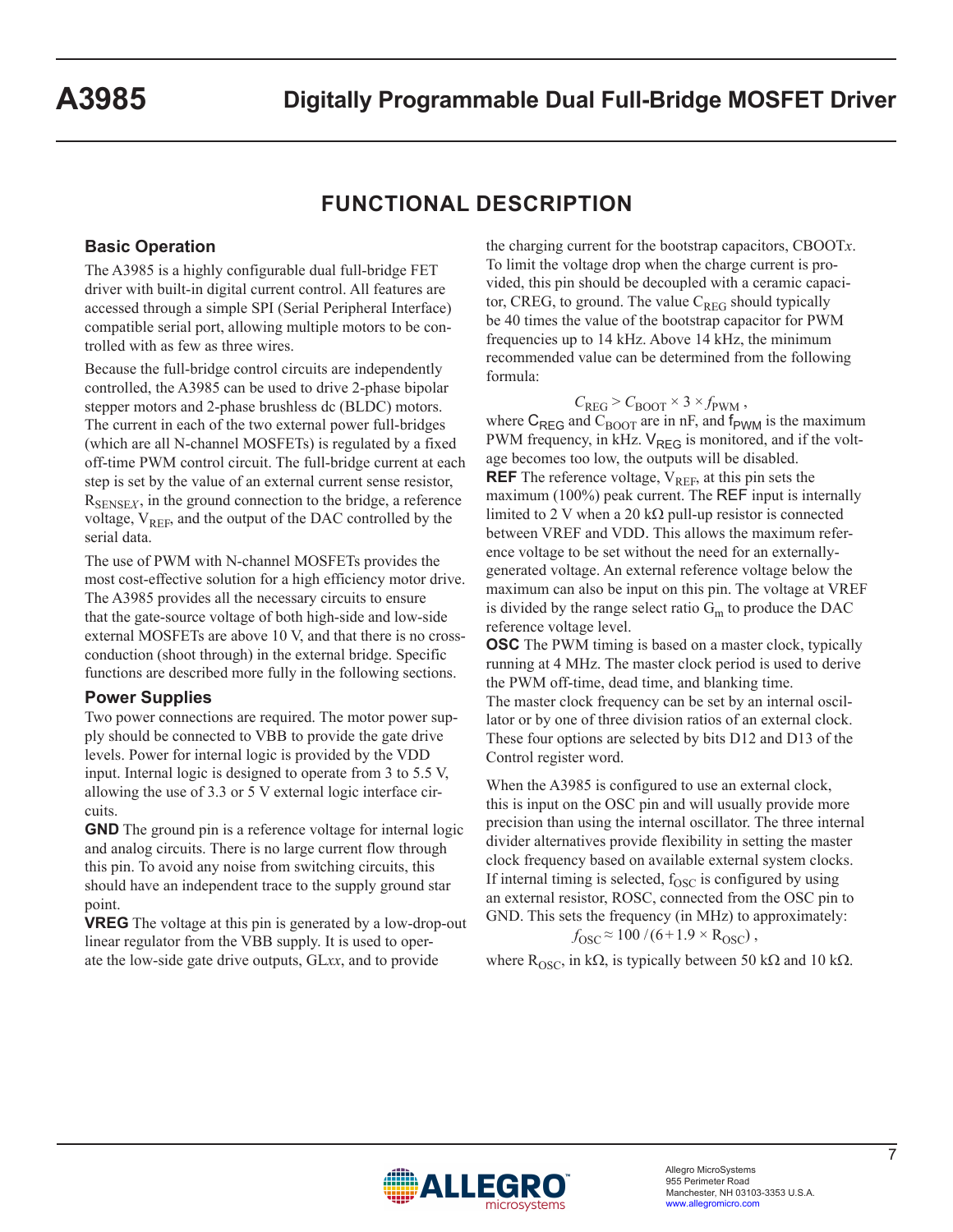**SDI, SCK, STR, SDO** These are the serial port interface pins. Data is clocked into SDI by a clock signal on SCK. The data is then latched by a signal on STR. Note, however, that SCK must be high for one setup time interval,  $t_{STLG}$ , before STR goes high and SCK must remain high for one hold time interval,  $t_{STRH}$ , after STR has gone high (see Serial Data Timing Diagram). If required, the serial data out pin, SDO, can be used to read back the previously latched serial data or to form a daisy chain for multiple controllers using a single STR connection. (For bit assignment details, see the Bit Assignments table.)

**WC** This input provides a lockout capability for writing to the Control register. When set to logic high, no changes can be made to the Control register through the serial port. When at logic low, the data on the serial port will update the Control register (if selected by  $D0 = 1$ ) while STR is high. This provides a mechanism to avoid inadvertently changing the Control register settings by erroneous or corrupt serial data signals.

## **Gate Drive**

The A3985 is designed to drive external power N-channel MOSFETs. It supplies the transient currents necessary to quickly charge and discharge the external FET gate capacitance in order to reduce dissipation in the external FET during switching. The charge and discharge rate can be controlled using an external resistor, RGx, in series with the connection to the gate of the FET. Cross-conduction is prevented by the gate drive circuits which introduce a dead time,  $t_{DEAD}$ , between switching one FET off and the complementary FET on.  $t_{DEAD}$  is at least 2, 3, 4, or 6 periods of the master clock, depending on the corresponding value set in the Control register (Word 1: bits D1 and D2). t<sub>DEAD</sub> can be up to 1 cycle longer than the programmed value, to allow synchronization with the master clock.

**ENABLE** This input simply turns off all of the power MOS-FETs. Set to logic high to disable outputs. When at logic low, the internal control enables the outputs as required. Inputs to the registers and the internal sequencing logic are all active independent of the ENABLE input state.

**C1A, C1B, C2A, and C2B** High-side connections for the bootstrap capacitors, CBOOT*x*, and positive supply for highside gate drivers. The bootstrap capacitors are charged to

approximately V<sub>REG</sub> when the associated output Sxx terminal is low. When the output swings high, the voltage on this terminal rises with the output to provide the boosted gate voltage needed for the high-side N-channel power MOSFETs. The bootstrap capacitor should be ceramic and have a value of 10 to 20 times the total MOSFET gate capacitance.

**GH1A, GH1B, GH2A, and GH2B** High-side gate drive outputs for external N-channel MOSFETs. External series gate resistors can be used to control the slew rate seen at the gate, thereby controlling the *di*/*dt* and *dv*/*dt* at the motor terminals. GH*xx*=1 (high) means that the upper half of the driver is turned on and will source current to the gate of the high-side MOSFET in the external motor-driving bridge. GH*xx*=0 (low) means that the lower half of the driver is turned on and will sink current from the external MOSFET gate circuit to the respective S*xx* pin.

**S1A, S1B, S2A, and S2B** Directly connected to the motor, these terminals sense the voltages switched across the load and define the negative supply for the floating high-side drivers. The discharge current from the high-side MOSFET gate capacitance flows through these connections which should have low impedance traces to the MOSFET bridge.

**GL1A, GL1B, GL2A, and GL2B** Low-side gate drive outputs for external N-channel MOSFETs. External series gate resistors (as close as possible to the MOSFET gate) can be used to reduce the slew rate seen at the gate, thereby controlling the *di*/*dt* and *dv*/*dt* at the motor terminals. GL*xx*=1 (high) means that the upper half of the driver is turned on and will source current to the gate of the low-side MOSFET in the external motor-driving bridge. GL*xx*=0 (low) means that the lower half of the driver is turned on and will sink current from the gate of the external MOSFET to the LSS*x* pin.

**LSS1 and LSS2** Low-side return path for discharge of the gate capacitors, connected to the common sources of the low-side external FETs through low-impedance traces.

### **Internal PWM Current Control**

Each full-bridge is independently controlled by a fixed offtime PWM current control circuit that limits the load current in the phase to a desired value,  $I_{\text{Trip}}$ . Initially, a diagonal pair of source and sink MOSFETs are enabled and current flows through the motor winding and the current sense resistor, RSENSE*x*. When the voltage across RSENSE*x* equals the

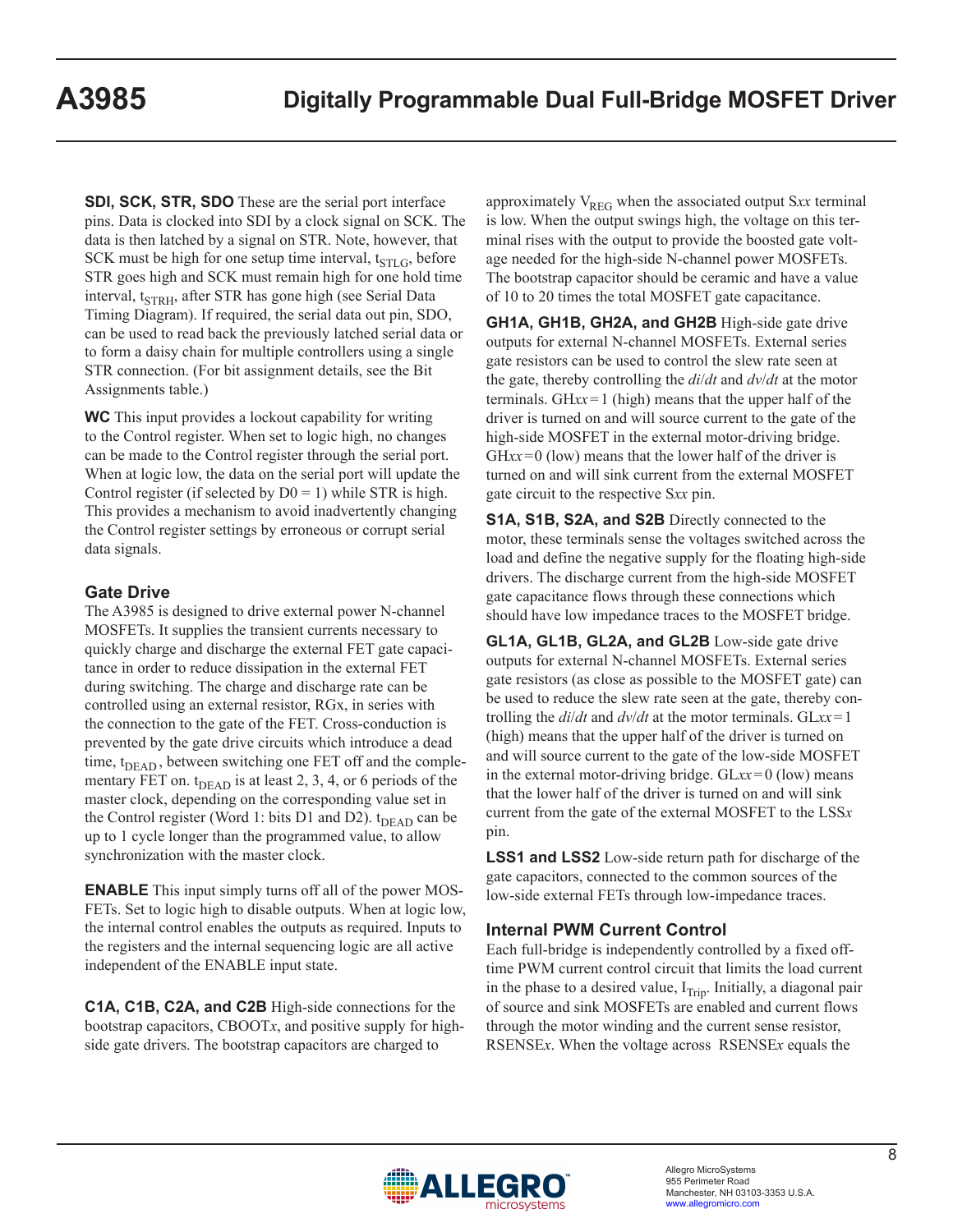DAC output voltage, the current sense comparator resets the PWM latch, which turns off the source MOSFET (slow decay mode) or the sink and source MOSFETs (fast decay mode). The maximum value of current limiting is set by the selection of  $R_{\text{SENSE}}$  and the voltage at the REF input, with a transconductance function approximated by:

$$
I_{\text{Trip(max)}} = V_{\text{REF}} / (G_{\text{m}} \times R_{\text{SENSE}}),
$$

where  $G_m$  is the range factor defined by in the Data register (Word0: Bits D17 and D18).

The DAC output reduces the VREF output to the current sense comparator,  $V_{\text{DAC}}$ , in precise steps:

 $V_{\text{DAC}} = [(1 + \text{DAC}) \times V_{\text{REF}}] / 64$ ,

where DAC is the decimal equivalent value of the Bridge DAC bits in the Data register (Word0: Bits D1 through D6 for Bridge 1, Bits 9 through 14 for Bridge 2). (Active codes are represented by the values 1 through 63. Programming a DAC input code to 0 disables the corresponding bridge, and results in minimum load current.)

The current trip level for each DAC value then becomes:

 $I_{\text{TripDAC}} = V_{\text{DAC}} / (G_{\text{m}} \times R_{\text{SENSE}})$ .

**PWM Timer Function** All bridge control timing is based on the master clock. The PWM timer is programmed via the serial port to provide fixed off-time PWM signals to the control block. The off-time,  $t_{\text{OFF}}$ , is selected by programming the Off-Time bits in the Control register (Word1, Bits D3 through D7) using the serial port.  $t_{OFF}$  may be up to 1 cycle longer than the programmed value, to synchronize with the master clock.

**Blanking** When a source driver is turned on, a current spike occurs due to the reverse-recovery currents of the clamp diodes and switching transients related to distributed capacitance in the load. To prevent false overcurrent detection due to this current spike, the output from the current sense comparator is ignored (blanked) for a duration of time called the blank time. The blank timer runs, when a source power MOSFET is turned on, to provide the programmable blanking function The blank timer is reset when PHASE is changed.

The blank time can be set to 4, 6, 8, or 12 periods of the master clock by programming the blank time bits in the Control register (Word1, Bits D1 and D2) using the serial port.

**Dead Time** To prevent cross-conduction (shoot through) in the power full-bridge, a dead time,  $t_{\text{DEAD}}$ , is introduced between switching one MOSFET off and switching the complementary MOSFET on. The dead time,  $t_{DEAD}$ , is nominally half of  $t_{BLANK}$ , but may be up to 1 cycle longer to synchronize with the master clock.

#### **Mixed Decay Operation**

Mixed decay is a technique that provides greater control of phase currents while the current is decreasing. When a stepper motor is driven at high speed, the back EMF from the motor will lag behind the driving current. If a passive current decay mode, such as slow decay, is used in the current control scheme, then the motor back EMF can cause the phase current to rise out of control. Mixed decay eliminates this effect by putting the full-bridge initially into fast decay, and then switching to slow decay after some time. Because fast decay is an active (driven) decay mode, this portion of the current decay cycle will ensure that the current remains in control. Using fast decay for the full current decay time (off-time,  $t_{\text{OFF}}$ ) would result in a large ripple current, but switching to slow decay once the current is in control will reduce the ripple current value. The portion of the off-time that the full-bridge has to remain in fast decay will depend on the characteristics and the speed of the motor.

When the phase current is rising, the motor back EMF does not affect the current control, and slow decay may be used to minimize the phase current ripple. The A3985 must be programmed to switch between slow decay, when the current is rising, and mixed decay, when the current is falling. To simplify this programming sequence the decay mode is included in the data word (Word0) with the phase current trip level and the phase current direction.

When mixed decay is used, the portion of the off-time that the full-bridge remains in fast decay,  $t_{FD}$ , is selected by programming the Fast Decay Time bits in the Control register (Word1, Bits D8 through D11). If  $t_{FD}$  is set longer than  $t_{OFF}$ , the device effectively operates in full fast decay mode.

Selecting between slow decay and mixed decay is done by programming the Mode bits in the Data register (Word0, Bits D8 and D16) using the serial port.

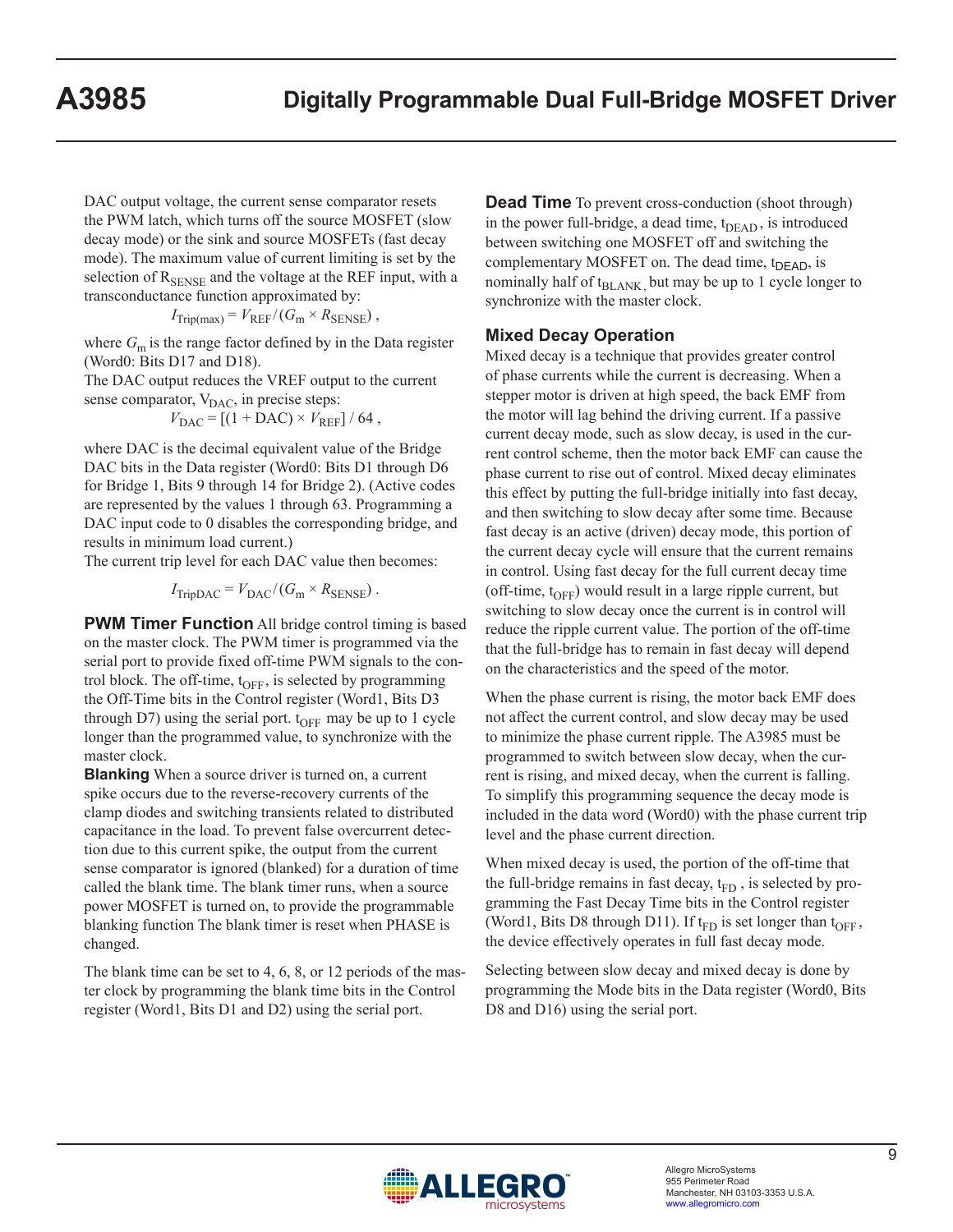**Synchronous Rectification** When a PWM off-cycle is triggered, load current recirculates according to the decay mode selected by the control logic. The synchronous rectification feature turns on the appropriate MOSFETs during the current decay and effectively shorts out the body diodes with the low  $R_{DS(ON)}$  of the MOSFET. This lowers power dissipation significantly and eliminates the need for additional Schottky diodes.

Synchronous rectification can be set to one of three distinct modes by programming the Synchronous Rectification bits in the Control register (Word1, Bits D14 through D15) using the serial port. The modes are:

- **Active** This mode prevents reversal of the load current by turning off synchronous rectification when a zero current level is detected. This prevents the motor winding from conducting in the reverse direction.
- **Passive** This mode allows reversal of current but will turn of the synchronous rectifier circuit if the load current inversion ramps up to the current limit,  $I_{TripDAC}$ .
- **Disabled** During this mode, MOSFET switching does not occur during load recirculation. Usually, this setting would only be used with 4 additional external clamp diodes per bridge.

**Shutdown Operation** In the event of an overtemperature fault, or an undervoltage fault on VREG, the gate drive outputs are disabled until the fault condition is removed. At power-up, and in the event of low voltage at VDD, the undervoltage lockout (UVLO) circuit disables the gate drive outputs until the voltage at VDD reaches the minimum level. Once VDD is above the minimum level, the data in the serial port is reset to all 0s, ensuring a safe power-up condition.

### **Serial Interface**

The A3985 is controlled by a 3-wire serial port using data, clock and strobe inputs on the SDI, SCK and STR pins respectively. An additional serial data output on SDO can be used to connect several A3985s in a serial daisy chain. The programmable functions allow maximum flexibility in configuring the PWM to the motor drive requirements. The serial data is written as two 19-bit words: 18 bits of data plus 1 bit to select the destination register.

**Serial Port Write Timing Operation** The serial port timing requirements are specified in the electrical characteristics table and illustrated in the Serial Data Timing diagram.

Data is received on the SDI pin and clocked through a shift register on the rising edge of the clock signal received on the SCK pin. STR is normally held high, and is only brought low to initiate a write cycle. No data is clocked through the shift register when STR is high.

The 18 data bits for a register are input MSB first, followed by the register select bit, D0. After D0 is clocked into the shift register, STR goes high to latch the data into the selected register. When this occurs, the internal control circuits immediately act on the new data.

The Control register can only be written if the WC pin is at logic low. If WC is high and  $D0 = 1$  (indicating the Control register), the data will be ignored on the rising edge of STR. The state of the WC pin does not affect writing to the Data register, and the pin can be tied to GND when Control register protection is not required.

Note that the number of bits clocked through the shift register is irrelevant and only the last 19 bits before STR goes high will be latched. This allows several A3985 devices to be daisy-chained and updated together with a single STR rising edge.

### **Data Register (Word 0) Bit Assignments**

This section describes the function of the individual bit values in the Data register, one of the two registers accessed through the serial port. The assignments are summarized in the Bit Assignments table.

**D0 – Register Select** Indicates which register should receive the data. For the Data register, this is set to 0.

**D1 through D6 – Bridge 1 Linear DAC** These six bits set the desired current level for Bridge 1. Setting all six bits

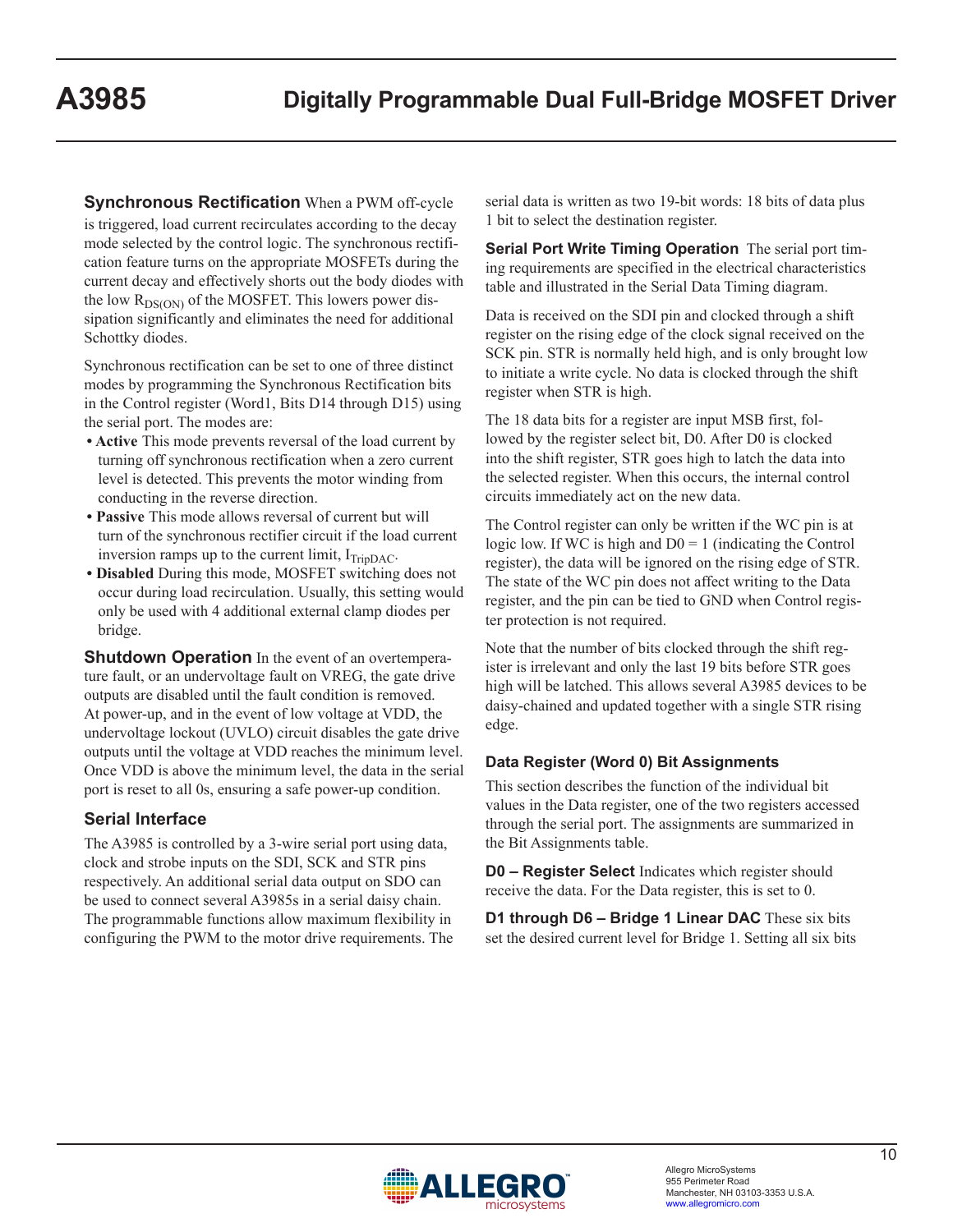to 0 disables Bridge 1, with all drivers off (see Internal PWM Current Control, in the Functional Description section).

**D7 – Bridge 1 Phase** Controls the direction of output current for Bridge (load) 1.

| D7 | S <sub>1</sub> A | S <sub>1</sub> B |
|----|------------------|------------------|
| U  |                  | н                |
|    | н                |                  |

**D8 – Bridge 1 Mode** Determines whether slow decay is forced or mixed decay, according to Word 1 Bits D3 to D11, is allowed.

| D8 | Mode        |
|----|-------------|
| O  | Mixed-decay |
| 1  | Slow-decay  |

**D9 – D14 Bridge 2 Linear DAC** These six bits set the desired current level for Bridge 2. Setting all six bits to 0 disables Bridge 2, with all drivers off (see Internal PWM Current Control, in the Functional Description section).

**D15 – Bridge 2 Phase** Controls the direction of output current for Bridge (load) 2.

| D <sub>15</sub> | S <sub>2</sub> A | S2B |
|-----------------|------------------|-----|
| U               |                  | н   |
|                 | н                |     |

**D16 – Bridge 2 Mode** Determines whether slow decay is forced or mixed decay, according to Word 1 Bits D3 to D11, is allowed.

| D <sub>16</sub> | Mode        |
|-----------------|-------------|
| O               | Mixed-decay |
|                 | Slow-decay  |

**D17 and D18 – G<sub>m</sub> Range Select** These bits determine the range scaling factor,  $G_m$ , used in PWM current control, according to the following formula:

| $I_{TripDAC} = V_{DAC} / (G_m \times R_{SE NSE})$ |                 |       |  |  |  |  |
|---------------------------------------------------|-----------------|-------|--|--|--|--|
| D <sub>18</sub>                                   | D <sub>17</sub> | $G_m$ |  |  |  |  |
| O                                                 | O               | 8     |  |  |  |  |
| N                                                 |                 | 12    |  |  |  |  |
|                                                   | 0               | 16    |  |  |  |  |
|                                                   |                 | 20    |  |  |  |  |

#### **Control Register (Word 1) Bit Assignments**

This section describes the function of the individual bit values in the Control register, one of the two registers accessed through the serial port. The assignments are summarized in the Bit Assignments table.

Note that the Control register can only be updated when the WC pin is logic low.

**D0 – Register Select** Indicates which register should receive the data. For the Control register, this is set to 1.

**D1 and D2 – Blank Time** These two bits set the value of the scaling factor,  $\alpha / f_{MCK}$ , used for determining t<sub>BLANK</sub> for the current-sense comparator. The factor for  $t<sub>DEAD</sub>$  also is set, because  $t_{DEAD} = t_{BLANK} / 2$ .

| D <sub>2</sub> | D1 | t <sub>BLANK</sub> | t <sub>DEAD</sub><br>$(t_{BLANK}/2)$ |
|----------------|----|--------------------|--------------------------------------|
| 0              | 0  | $4/f_{MCK}$        | $2/f_{MCK}$                          |
| 0              |    | $6/f_{MCK}$        | $3/f_{MCK}$                          |
| 1              | O  | $8/f_{MCK}$        | $4/f_{MCK}$                          |
| 1              |    | $12/f_{MCK}$       | $6/f_{MCK}$                          |

**D3 through D7 – Fixed Off Time** These five bits set the fixed off-time for the internal PWM control circuitry. Fixed off-time is defined by:

$$
t_{\text{OFF}} = [(1 + n) \times (8/f_{\text{MCK}})] - 1/f_{\text{MCK}},
$$

where  $n = 0$  to 31.

For example, with a master clock frequency of 4 MHz, the fixed off-time time would be adjustable within the range 1.75 to 63.75  $\mu$ s, in increments of 2  $\mu$ s.

**D8 through D11 – Fast Decay Time** These four bits set the fast decay portion of fixed off-time for the internal PWM control circuitry. The fast-decay portion is defined by:

$$
t_{\rm FD} = [(1 + n) \times 8 / f_{\rm MCK})] - 1 / f_{\rm MCK} ,
$$

where  $n = 0$  to 15.

For example, with a master clock frequency of 4 MHz, the fast decay time would be adjustable within the range 1.75 to 32.75  $\mu$ s, in increments of 2  $\mu$ s.

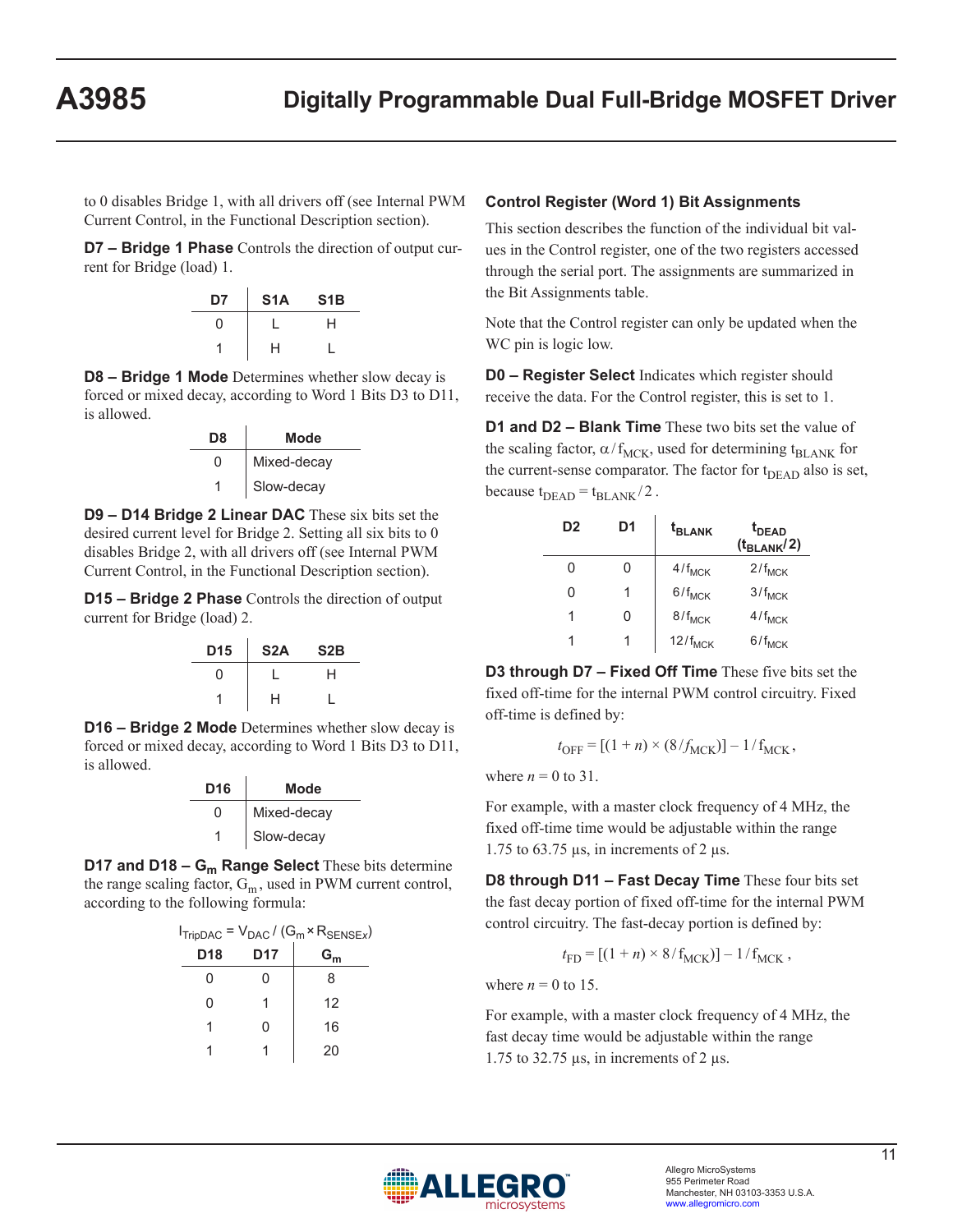Note that, for  $t_{FD} > t_{OFF}$ , the device effectively operates in full fast-decay mode.

**D12 and D13 – Master Clock Control** An internal oscillator can be used for the timing functions, and if more precise control is required, an external clock can be input to the OSC terminal (for configuration information, refer to the Functional Description section). To accommodate a wider range of external system clocks, an internal divider is provided to generate the desired master clock frequency,  $f_{MCK}$ , according to the following table:

| D13 | D12 | Master Clock Source and f <sub>MCK</sub> |
|-----|-----|------------------------------------------|
|     |     | Internal oscillator*                     |
|     |     | External clock rate                      |
|     |     | External clock rate/2                    |
|     |     | External clock rate/4                    |

\*4 MHz typical, configurable with external resistor, ROSC.

**D14 and D15 – Synchronous Rectification** Two bits are used to set the mode for synchronous rectification. The

| modes are described in the synchronous rectification section |  |
|--------------------------------------------------------------|--|
| of the Functional Description section.                       |  |

| D <sub>15</sub> | D <sub>14</sub> | <b>Synchronous</b><br><b>Rectification Mode</b> |
|-----------------|-----------------|-------------------------------------------------|
|                 |                 | Disabled                                        |
|                 |                 | Disabled                                        |
|                 | 0               | Active                                          |
|                 |                 | Passive                                         |

**D16 and D17 – Reserved** These bits are reserved for testing and should be programmed to 0 during normal operation.

**D18 – Idle Mode** The device can be placed in a low power mode by writing a 0 to D18. This disables the VREG regulator (to 0 V) and the outputs, and the device draws a lower load supply current. The undervoltage monitor circuit remains active. When leaving idle mode, D18 should be set to 1 for at least 1 ms to allow the regulator to return VREG to its normal operating voltage  $(\approx 12 \text{ V})$  before attempting to enable any output driver.

#### **Bit Assignments Table**

| Data Register |                 | <b>Control Register</b>   |      |                 |                                               |
|---------------|-----------------|---------------------------|------|-----------------|-----------------------------------------------|
| Word          | <b>Bit</b>      | <b>Function</b>           | Word | <b>Bit</b>      | <b>Function</b>                               |
|               | D <sub>0</sub>  | Register Select = $0$     |      | D <sub>0</sub>  | Register Select = 1                           |
|               | D <sub>1</sub>  | Bridge 1, DAC bit 0 (LSB) |      | D <sub>1</sub>  | Blank-time bit 0 (LSB)                        |
|               | D <sub>2</sub>  | Bridge 1, DAC bit 1       |      | D <sub>2</sub>  | Blank-time bit 1 (MSB)                        |
|               | D <sub>3</sub>  | Bridge 1, DAC bit 2       |      | D <sub>3</sub>  | Off-time bit 0 (LSB)                          |
|               | D <sub>4</sub>  | Bridge 1, DAC bit 3       |      | D <sub>4</sub>  | Off-time bit 1                                |
| $\Omega$      | D <sub>5</sub>  | Bridge 1, DAC bit 4       |      | D <sub>5</sub>  | Off-time bit 2                                |
|               | D <sub>6</sub>  | Bridge 1, DAC bit 5 (MSB) | 1    | D <sub>6</sub>  | Off-time bit 3                                |
|               | D7              | Bridge 1, Phase           |      | D7              | Off-time bit 4 (MSB)                          |
|               | D <sub>8</sub>  | Bridge 1, Mode            |      | D <sub>8</sub>  | Fast-decay time bit 0 (LSB)                   |
|               | D <sub>9</sub>  | Bridge 2, DAC bit 0 (LSB) |      | D <sub>9</sub>  | Fast-decay time bit 1                         |
|               | D <sub>10</sub> | Bridge 2, DAC bit 1       |      | D <sub>10</sub> | Fast-decay time bit 2                         |
|               | D <sub>11</sub> | Bridge 2, DAC bit 2       |      | D <sub>11</sub> | Fast-decay time bit 3 (MSB)                   |
|               | D <sub>12</sub> | Bridge 2, DAC bit 3       |      | D <sub>12</sub> | Master Clock Control bit 0 (LSB)              |
|               | D <sub>13</sub> | Bridge 2, DAC bit 4       |      | D <sub>13</sub> | Master Clock Control bit 1 (MSB)              |
|               | D <sub>14</sub> | Bridge 2, DAC bit 5 (MSB) |      | D <sub>14</sub> | Synchronous Rectification Control bit 0 (LSB) |
|               | D <sub>15</sub> | Bridge 2, Phase           |      | D <sub>15</sub> | Synchronous Rectification Control bit 1 (MSB) |
|               | D <sub>16</sub> | Bridge 2, Mode            |      | D <sub>16</sub> | Reserved                                      |
|               | D <sub>17</sub> | Range Select bit 0        |      | D <sub>17</sub> | Reserved                                      |
|               | D <sub>18</sub> | Range Select bit 1        |      | D <sub>18</sub> | <b>Idle Mode</b>                              |

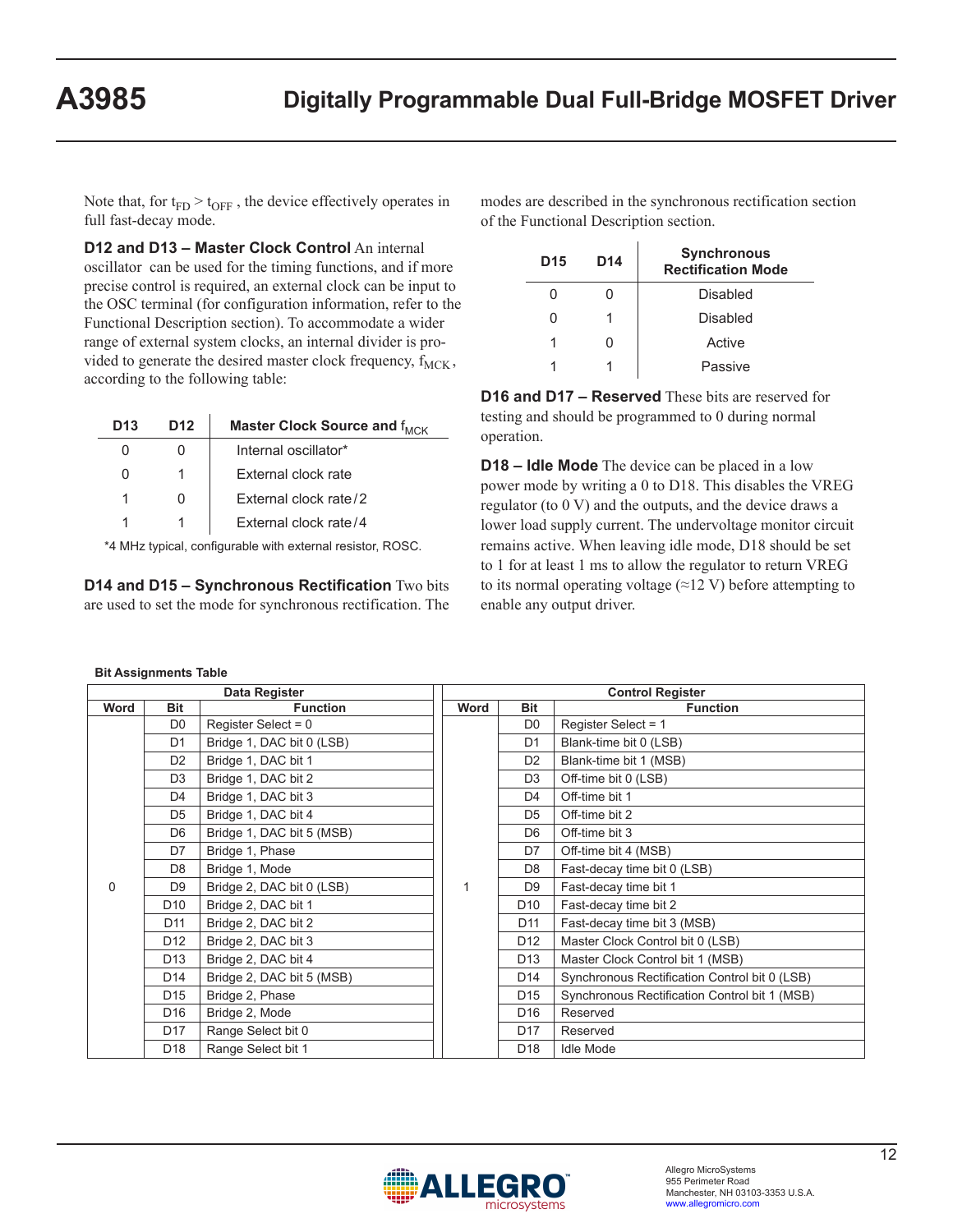# **APPLICATIONS INFORMATION**

### **Current Sensing**

To minimize inaccuracies in sensing the  $I<sub>PEAK</sub>$  current level caused by ground-trace IR drops, the sense resistor, RSENSE*x*, should have an independent return to the supply ground star point. For low-value sense resistors, the IR drops in the sense resistor PCB traces can be significant and should be taken into account. The use of sockets should be avoided as they can introduce variation in  $RENSE<sub>Sx</sub>$  due to their contact resistance.

#### **Thermal Protection**

All drivers are turned off when the junction temperature reaches 165°C typical. This is intended only to protect the A3985 from failures due to excessive junction temperatures. Thermal protection will not protect the A3985 from continuous short circuits. Thermal shutdown has a hysteresis of approximately 15°C.

#### **Circuit Layout**

Since this is a switch-mode application, where rapid current changes are present, care must be taken during layout of the application PCB. The following points are provided as guidance for layout. Following all guidelines will not always be possible. However, each point should be carefully considered as part of any layout procedure.

#### **Ground Connection Layout Recommendations:**

1. Decoupling capacitors for the supply pins VBB, VREG, and VDD should be connected independently, close to the GND pin, and not to any ground plane. The decoupling capacitors should also be connected as close as possible to the corresponding supply pin.

2. If used, the oscillator timing resistor ROSC should be connected to the GND pin. It should not be connected to any ground plane, supply common, or the power ground. 3. The GND pin should be connected by an independent lowimpedance trace to the supply common at a single point. 4. Check the peak voltage excursion of the transients on the LSS pin with reference to the GND pin using a close grounded (tip and barrel) probe. If the voltage at LSS exceeds the specified absolute maximum add additional clamping, capacitance, or both, between the LSS pin and the AGND pin.

#### **Other layout recommendations:**

1. Gate charge drive paths and gate discharge return paths may carry transient current pulses. Therefore, the traces from GH*xx*, GL*xx*, S*xx*, and LSS*x* should be as short as possible to reduce the inductance of the circuit trace.

2. Provide an independent connection from each LSS pin to the common point of each power bridge. It is not recommended to connect LSS directly to the GND pin. The LSS connection should not be used for the SENSE connection. 3. Minimize stray inductance by using short, wide copper runs at the drain and source terminals of all power FETs. This includes motor lead connections, the input power bus, and the common source of the low-side power FETs. This will minimize voltages induced by fast switching of large load currents.

4. Consider the use of small (100nF) ceramic decoupling capacitors across the source and drain of the power FETs to limit fast transient voltage spikes caused by trace inductance. The above are only recommendations. Each application is different and may encounter different sensitivities. Each design should be tested at the maximum current, to ensure any parasitic effects are eliminated.

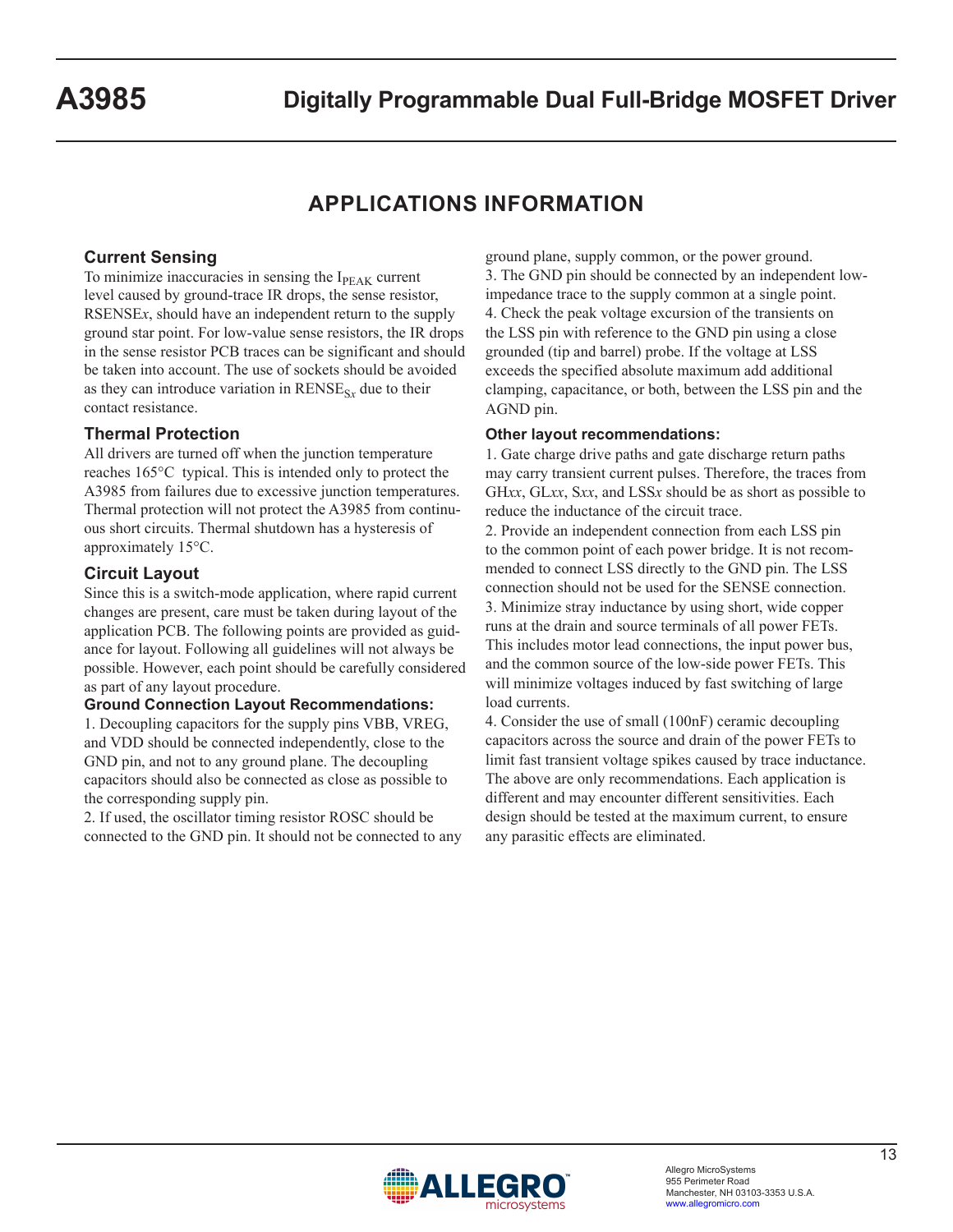## **PINOUT DIAGRAM AND TERMINAL LIST**

#### **PINOUT DIAGRAM**



| <b>Number</b>  | Name              | <b>Description</b>                             |
|----------------|-------------------|------------------------------------------------|
| 1              | C <sub>2</sub> A  | Phase 2 bootstrap capacitor drive A connection |
| $\overline{2}$ | GH <sub>2</sub> A | Phase 2 high-side gate drive A                 |
| 3              | S <sub>2</sub> A  | Phase 2 motor connection A                     |
| 4              | GL <sub>2</sub> A | Phase 2 low-side gate drive A                  |
| 5              | <b>NC</b>         | No internal connection                         |
| 6              | <b>VREG</b>       | Regulator decoupling capacitor connection      |
| 7              | <b>VBB</b>        | Motor supply voltage                           |
| 8              | GL <sub>1</sub> A | Phase 1 low-side gate drive A                  |
| 9              | S <sub>1</sub> A  | Phase 1 motor connection A                     |
| 10             | GH1A              | Phase 1 high-side gate drive A                 |
| 11             | C <sub>1</sub> A  | Phase 1 bootstrap capacitor drive A connection |
| 12             | C <sub>1</sub> B  | Phase 1 bootstrap capacitor drive B connection |
| 13             | GH1B              | Phase 1 high-side gate drive B                 |
| 14             | S <sub>1</sub> B  | Phase 1 motor connection B                     |
| 15             | GL <sub>1</sub> B | Phase 1 low-side gate drive B                  |
| 16             | LSS <sub>1</sub>  | Phase 1 low-side source connection             |
| 17             | SENSE1            | Phase 1 bridge current sense input             |
| 18             | <b>NC</b>         | No internal connection                         |
| 19             | <b>ENABLE</b>     | Output enable                                  |
| 20             | <b>GND</b>        | Ground                                         |
| 21             | <b>REF</b>        | Reference voltage                              |
| 22             | <b>NC</b>         | No internal connection                         |
| 23             | <b>OSC</b>        | External clock input, ROSC resistor connection |
| 24             | NC.               | No internal connection                         |
| 25             | <b>VDD</b>        | Logic supply voltage                           |
| 26             | NC.               | No internal connection                         |
| 27             | <b>SCK</b>        | Serial Data Clock                              |
| 28             | <b>STR</b>        | Serial Data Strobe                             |
| 29             | SDI               | Serial Data Input                              |
| 30             | <b>SDO</b>        | Serial Data Output                             |
| 31             | WC                | Write Configuration Enable                     |
| 32             | SENSE2            | Phase 2 bridge current sense input             |
| 33             | LSS <sub>2</sub>  | Phase 2 low-side source connection             |
| 34             | NC                | No internal connection                         |
| 35             | GL2B              | Phase 2 low-side gate drive B                  |
| 36             | S <sub>2</sub> B  | Phase 2 motor connection B                     |
| 37             | GH2B              | Phase 2 high-side gate drive B                 |
| 38             | C <sub>2</sub> B  | Phase 2 bootstrap capacitor drive B connection |
|                |                   |                                                |

#### **TERMINAL LIST TABLE**

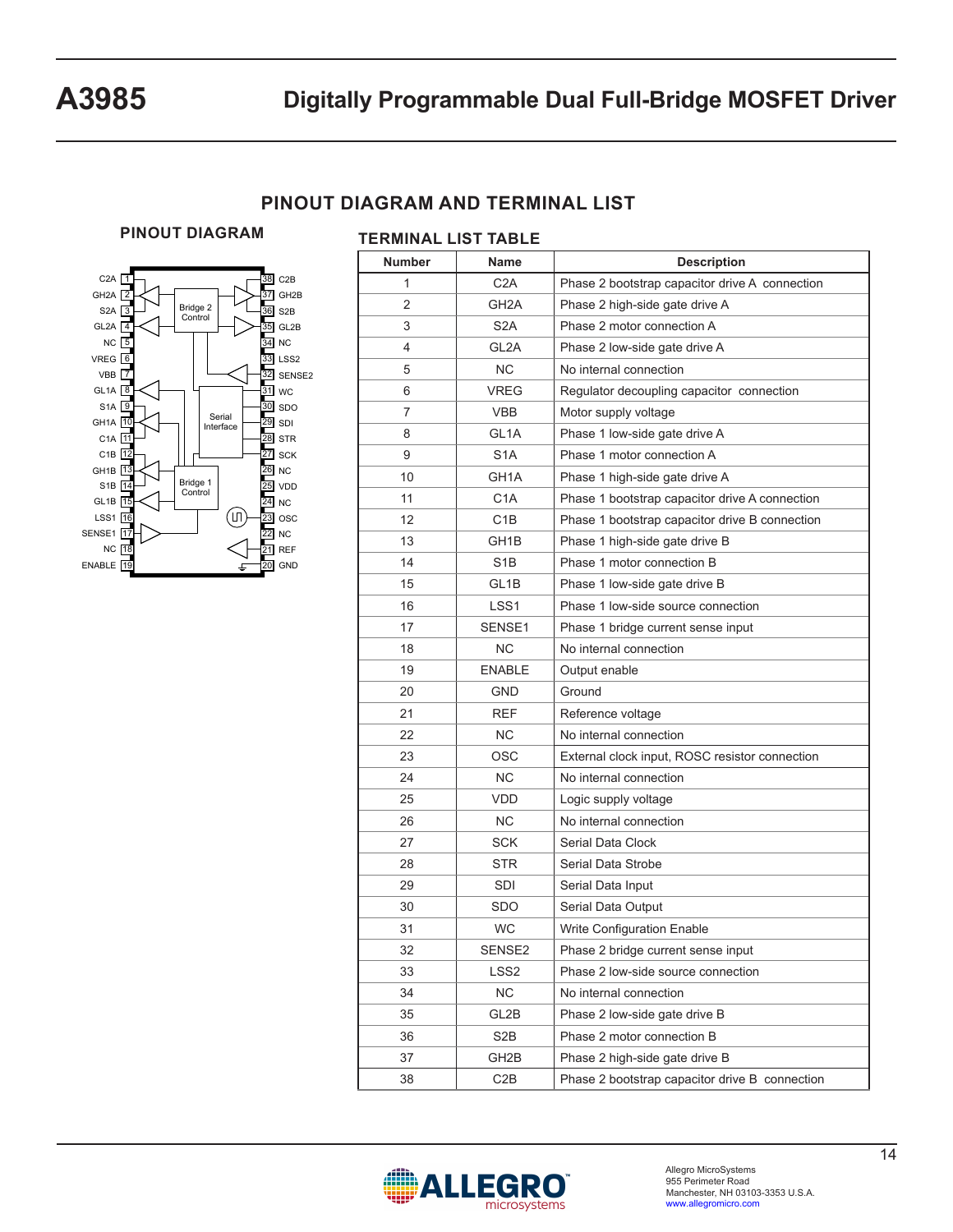## **PACKAGE OUTLINE DRAWING**

**LD Package, 38-Pin TSSOP**